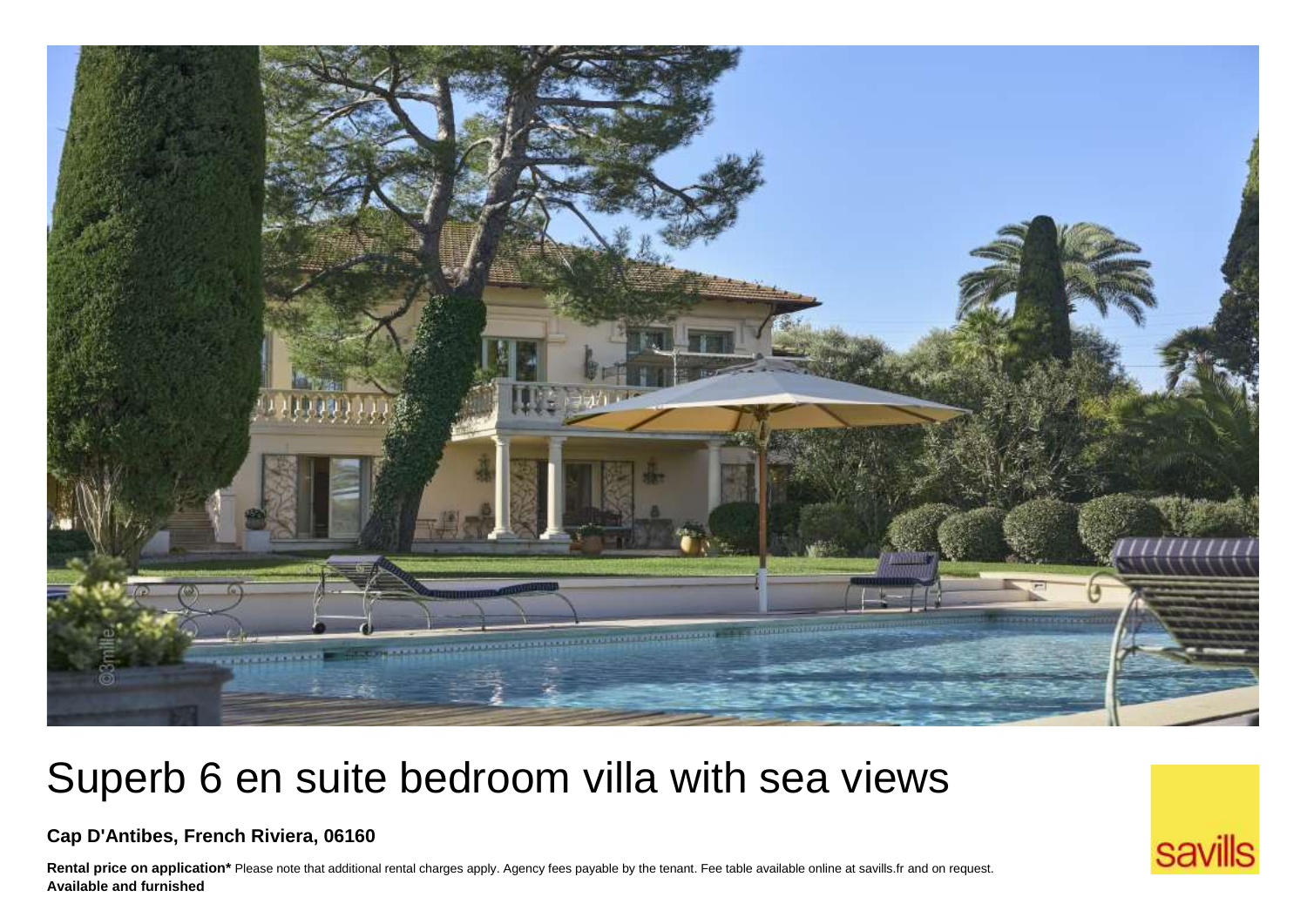- Amazing sea views
- 6 en suite bedrooms
- Heated pool and tennis court
- Gym and garage
- Landscaped grounds of 5,000 sq m
- 400 sq m
- DPE in progress
- $\cdot$  CAN200110

#### **Local Information**

The idyllic peninsula of Cap d'Antibes is ideally located between Nice and Cannes and consists mainly of prestigious, sprawling estates enjoying stunning natural scenery.

Cap d'Antibes has preserved its position as one of the most attractive and pleasant locations for holidays, famous for its walks along the coastline. While the neighbouring localities of Antibes and Juan les Pins offer our clients a lively and bustling atmosphere, Cap d'Antibes remains a tranquil and isolated haven.

Approximately 16km from Nice international airport, 12km to Cannes and 50km to Monaco.

#### **About this property**

This luxurious villa offers spacious and bright interiors with high ceilings, featuring 6 en suite bedrooms could accommodate 12 persons.

With a living area of approximately 400 sq m, the house includes on the garden level: an entrance, a principal bedroom with en suite dressing and bathroom, a second bedroom with en suite bathroom, a third bedroom with en suite bathroom and dressing, a fourth bedroom with en suite bathroom and dressing, and a laundry. All the bedrooms open onto the garden. The second floor is composed of an entrance hall, a spacious reception room with large windows overlooking the terrace, a fully fitted kitchen, a dining room with fireplace and a winter lounge with fireplace and TV corner.

A guest house features a living room with an open plan kitchen, a fifth bedroom with en suite shower room and the sixth bedroom with en suite bathroom.

Beautiful grounds of approximately 5,000 sq m with a spacious swimming pool and tennis court, as well as a gym and a garage complete this magnificent property.

### **Viewing**

All viewings will be accompanied and are strictly by prior arrangement through Savills Riviera Seasonal Rentals Office. Telephone: +33 (0)4 97 06 06 90.





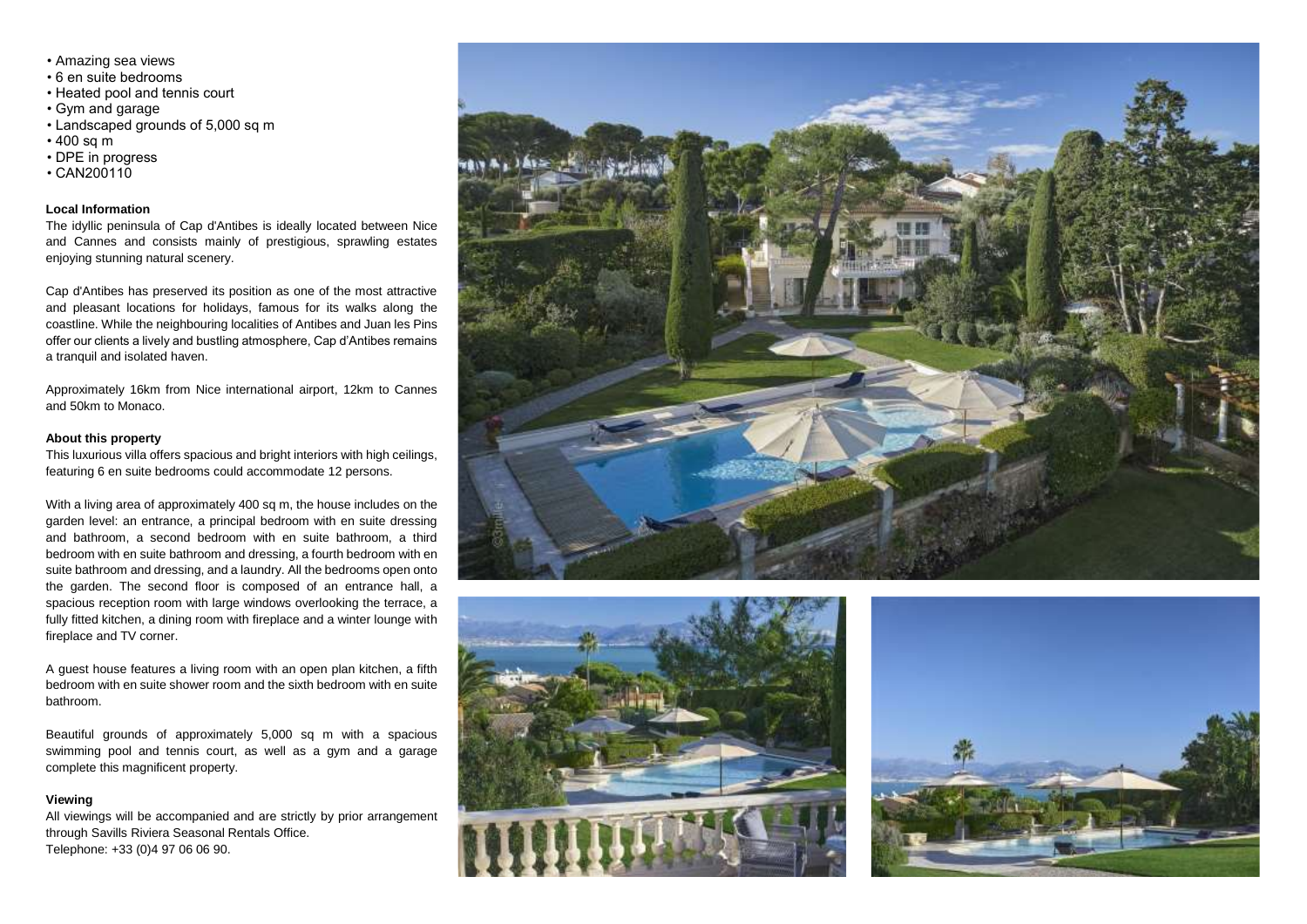